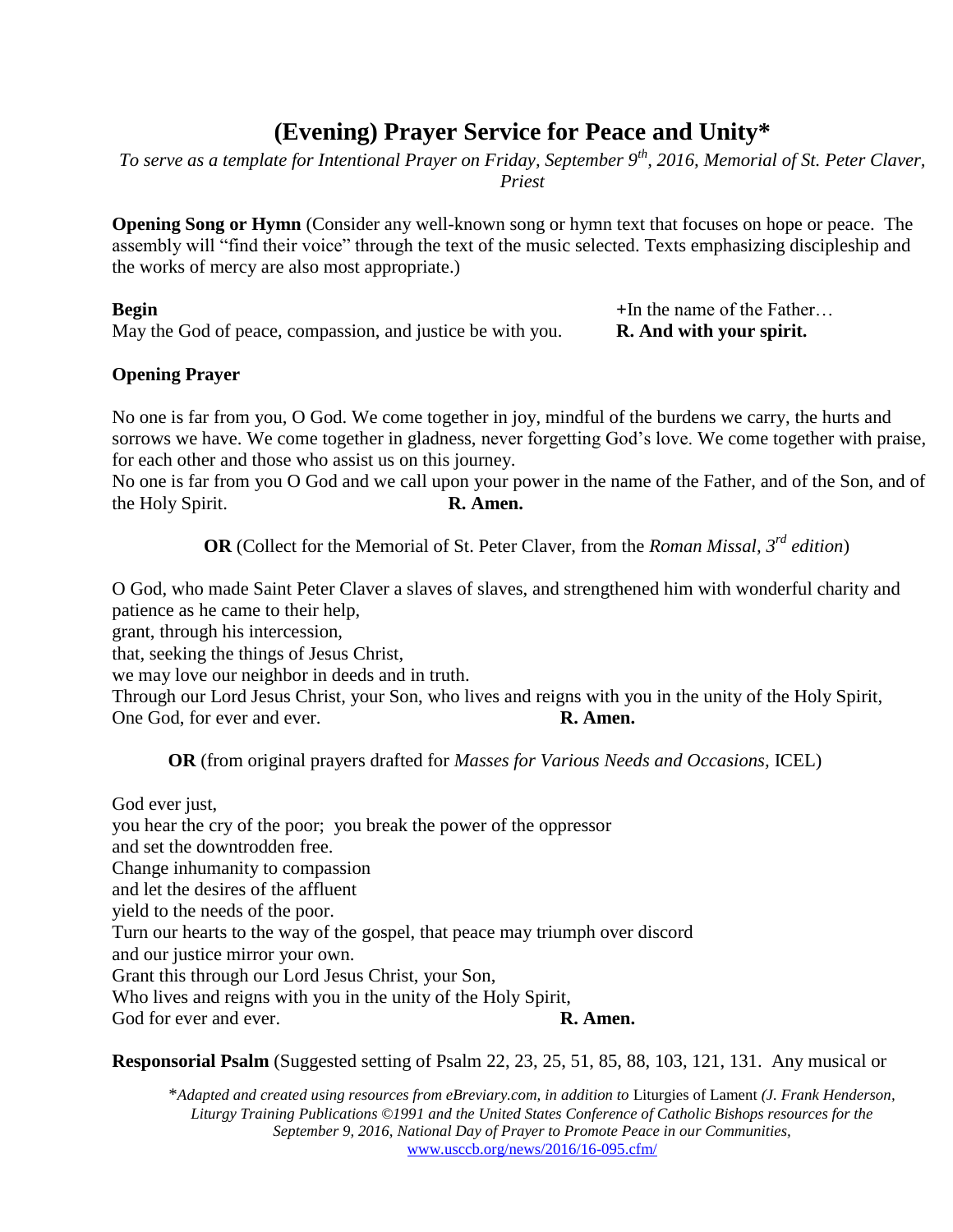recited setting of one of these psalms would be appropriate **OR** spoken psalm setting, below.)

## **Psalm 22:24-27 R: The family of nations will worship in the presence of the Lord.**

You who fear the LORD, give praise! All descendants of Jacob, give honor; show reverence, all descendants of Israel! **R: The family of nations will worship in the presence of the Lord.**

For he has not spurned or disdained the misery of this poor wretch, did not turn away from me, but heard me when I cried out.

#### **R: The family of nations will worship in the presence of the Lord.**

I will offer praise in the great assembly; my vows I will fulfill before those who fear him.

**R: The family of nations will worship in the presence of the Lord.**

The poor will eat their fill; those who seek the LORD will offer praise. May your hearts enjoy life forever!"

### **R: The family of nations will worship in the presence of the Lord.**

**Reading: Ephesians 4:1-7, 11-16** (proclaimed by a Lector, from the ambo)

Brothers and sisters:

I, a prisoner for the Lord, urge you to live in a manner worthy of the call you have received, with all humility and gentleness, with patience, bearing with one another through love, striving to preserve the unity of the spirit through the bond of peace: one Body and one Spirit, as you were also called to the one hope of your call; one Lord, one faith, one baptism; one God and Father of all, who is over all and through all and in all.

But grace was given to each of us according to the measure of Christ's gift.

And he gave some as Apostles, others as prophets, others as evangelists, others as pastors and teachers, to equip the holy ones for the work of ministry, for building up the Body of Christ, until we all attain to the unity of faith and knowledge of the Son of God, to maturity, to the extent of the full stature of Christ so that we may no longer be infants, tossed by waves and swept along by every wind of teaching arising from human trickery, from their cunning in the interests of deceitful scheming.

Rather, living the truth in love, we should grow in every way into him who is the head, Christ, from whom the whole body, joined and held together by every supporting ligament, with the proper functioning of each part, brings about the body's growth and builds itself up in love.

\**Adapted and created using resources from eBreviary.com, in addition to* Liturgies of Lament *(J. Frank Henderson, Liturgy Training Publications ©1992 and the United States Conference of Catholic Bishops resources for the September 9, 2016, National Day of Prayer to Promote Peace in our Communities,*  [www.usccb.org/news/2016/16-095.cfm/](http://www.usccb.org/news/2016/16-095.cfm/)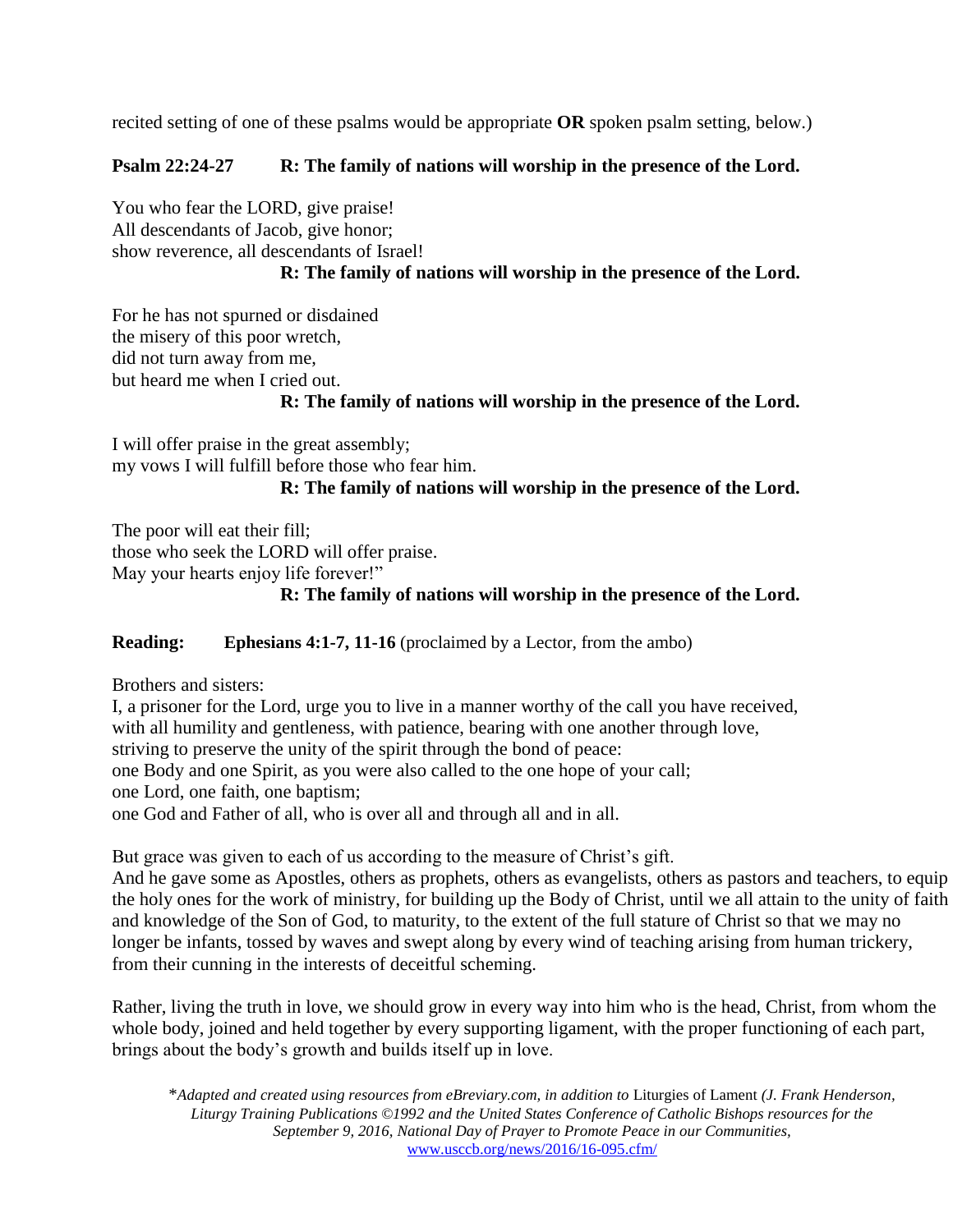**OR consult Matthew 5:43-48** *Love your enemies, pray for those who persecute you*

### **Homily** (*optional)* **a reflection on the scripture selected OR** (*optional)* **a choral or solo reflection about peace and unity OR**

**Intercessions:***Use the petitions listed below, or select a set of petitions from [www.cathdal.org/worshipoffice/resourcesforpeace](http://www.cathdal.org/worshipoffice/resourcesforpeace)*

> **Response: Lord hear our prayer** *The response to each petition may be sung instead of recited. There are musical settings of the Response to the Prayer of the Faithful available in several languages. Contact the Office of Worship for suggestions.*

That those who lead nations will find peaceful solutions to solve disagreements over borders, religious preference, or ethnic diversity, (*pause briefly)* we pray…

For peace in our families, in our local community, and in the world, *(pause briefly)* we pray…

For the ability to advance peace in our local communities, one kindness at a time, *(pause briefly)* we pray…

For an end to racial tension and violence in all of our nation's communities, with help and hope from the Holy Spirit, (*pause briefly)* we pray…

For an increase of civil dialogue among city and community leaders, so that the doors of community reconciliation will open wide, neighbor to neighbor, *(pause briefly)* we pray…

That we may be bridge builders and peace persons, brothers and sisters all, *(pause briefly)* we pray…

#### **The Lord's Prayer**

Leader: The Lord heals our wounds and strengthens us in our weakness; let us pray as Christ has taught us:

**All: Our Father…** *(recited or sung, as is the tradition of your paish)*

#### **Closing Prayer Leader: Let us pray:**

- 1) Lord Jesus Christ, at noon, when darkness covered all the earth, you mounted the wood of the cross as the innocent victim for our redemption. May your light be always with us to guide us to eternal life in that kingdom where you live and reign forever and ever. **R. Amen OR**
- 2) God of justice, you adorned the human race with a marvelous diversity, yet clothed each of its members with a common dignity that may never be diminished. Put within in us a respect for that dignity and a passion for the rights which flow from it, that we may always champion for others the justice that we seek for ourselves. Grant this through our Lord Jesus Christ, your Son, who lives and reigns with you in the unity of the Holy Spirit, God forever and ever. **R. Amen OR**

\**Adapted and created using resources from eBreviary.com, in addition to* Liturgies of Lament *(J. Frank Henderson, Liturgy Training Publications ©1993 and the United States Conference of Catholic Bishops resources for the September 9, 2016, National Day of Prayer to Promote Peace in our Communities,*  [www.usccb.org/news/2016/16-095.cfm/](http://www.usccb.org/news/2016/16-095.cfm/)